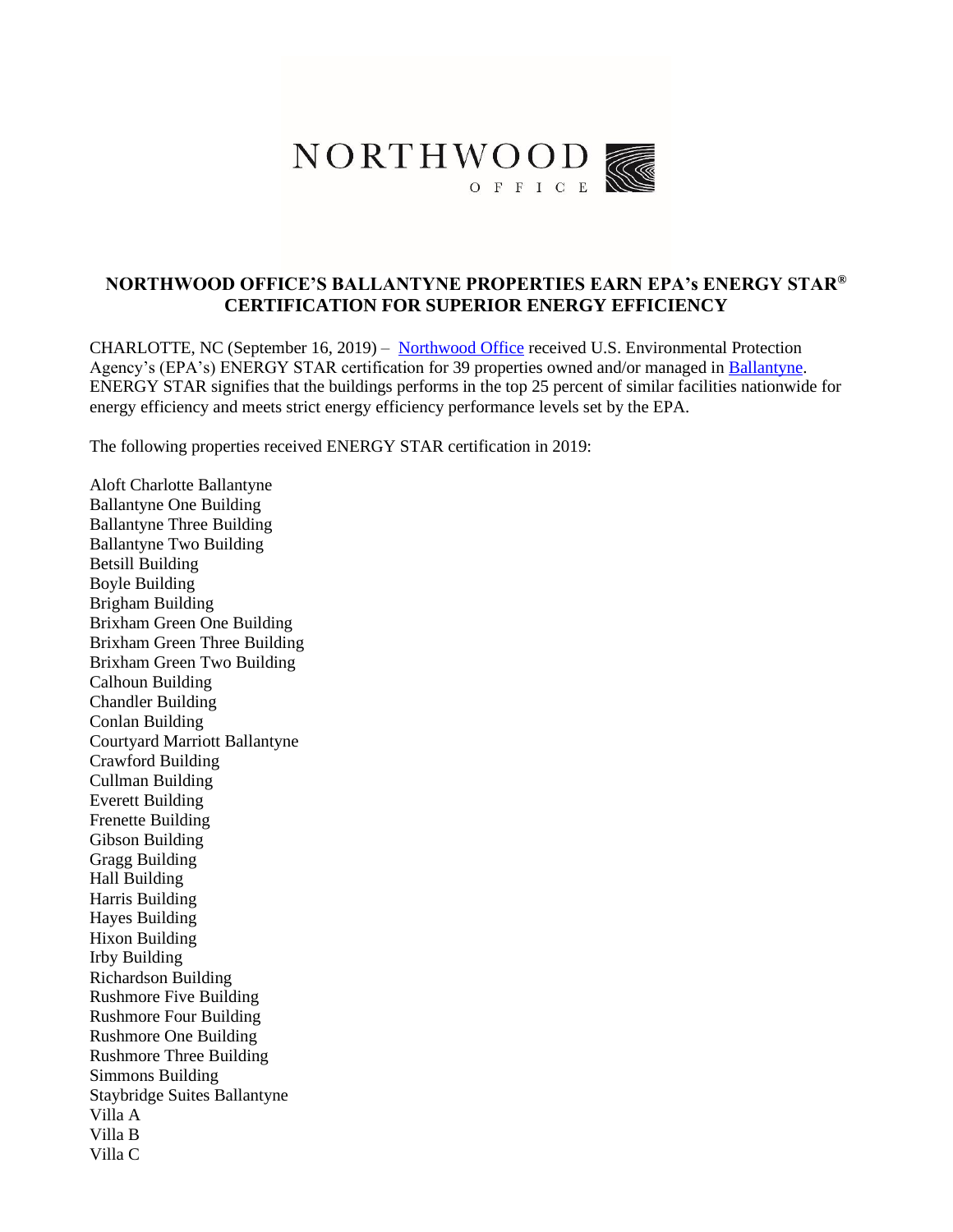Villa D Villa E Villa F Woodward Building

"We are excited to receive EPA's ENERGY STAR certification for our portfolio again," said Paul Cattieu, director of sustainability, Northwood Office. "Our energy efficiency efforts demonstrate our commitment to environmental stewardship while also lowering costs."

Commercial buildings that earn EPA's ENERGY STAR certification use an average of 35 percent less energy than typical buildings and also release 35 percent less carbon dioxide into the atmosphere. Northwood Office improved its energy performance by managing energy strategically across the entire organization and by making cost-effective improvements to its buildings.

To earn the ENERGY STAR certifications, Northwood Office took the following actions:

- Through the inputting of electric, gas and water consumptions into Portfolio Manager, Northwood has been able to identify underperforming buildings, show improvements of building performance upon completion of HVAC work, such as BAS/strategic building logic/controls and majore lighting projects, as well as detect water leaks or failed meters.
- Adjustments to building start times via staggered starts to reduce peak demands, optimal starts, set points for reduced operating costs.
- HVAC Preventative Maintenance contracts in place for all properties serviced by top rated mechanical contractors with well vetted, systematic and detailed criteria, that service all major equipment 3x/year. Any deficiencies or issues are promptly addressed. This ensures all equipment is running at top performance and increases longevity of systems.
- Use of VFDs to control motors to help gain more efficient use of energy; these are in place for the air handling units, pumps and other HVAC equipment.
- All LEED-certified buildings use TPO white membrane roof systems to prevent the absorption of heat, keeping each building cool during summer months to reduce cooling loads.
- Installed Tridium, an aggressive energy management system, in most of its buildings to examine the energy usage of outlets, lighting and core/shell HVAC energy using separate meters; monitoring enables us to make localized adjustments to conserve energy.
- Use of energy efficient building glass to minimize heat transfer into each building from direct sunlight while allowing maximum daylight to enter to reduce the load on lamp fixtures.
- Occupancy sensors are used to control lighting in restrooms, janitor's closets, telephone rooms and other areas.
- Use of T8 high efficiency 28W light tubes, which have a rated life that is 50% greater than the market standard and conserve 13% in energy savings. In 2019, Northwood made the commitment to only use LED lamps, further reducing our energy consumption down to 14W by 50%.
- HVAC filtration media routinely replaced.
- Regular discussions with electric utility provider to ensure we are on the best rate schedule, contract demand as well as:
	- Energy Management Cloud Based software MACH in 2018, Measurabl 2019
	- BOMA W2 Challenge Waste & Water routine input/tracking of water consumptions
	- Critical zone resets
	- Water/Air side economizers
	- Training/Education of Northwood Energy Services Team
	- Best Practices Trips Duke Energy Building, Cooling Tower, SWUD Units Modular Replacements